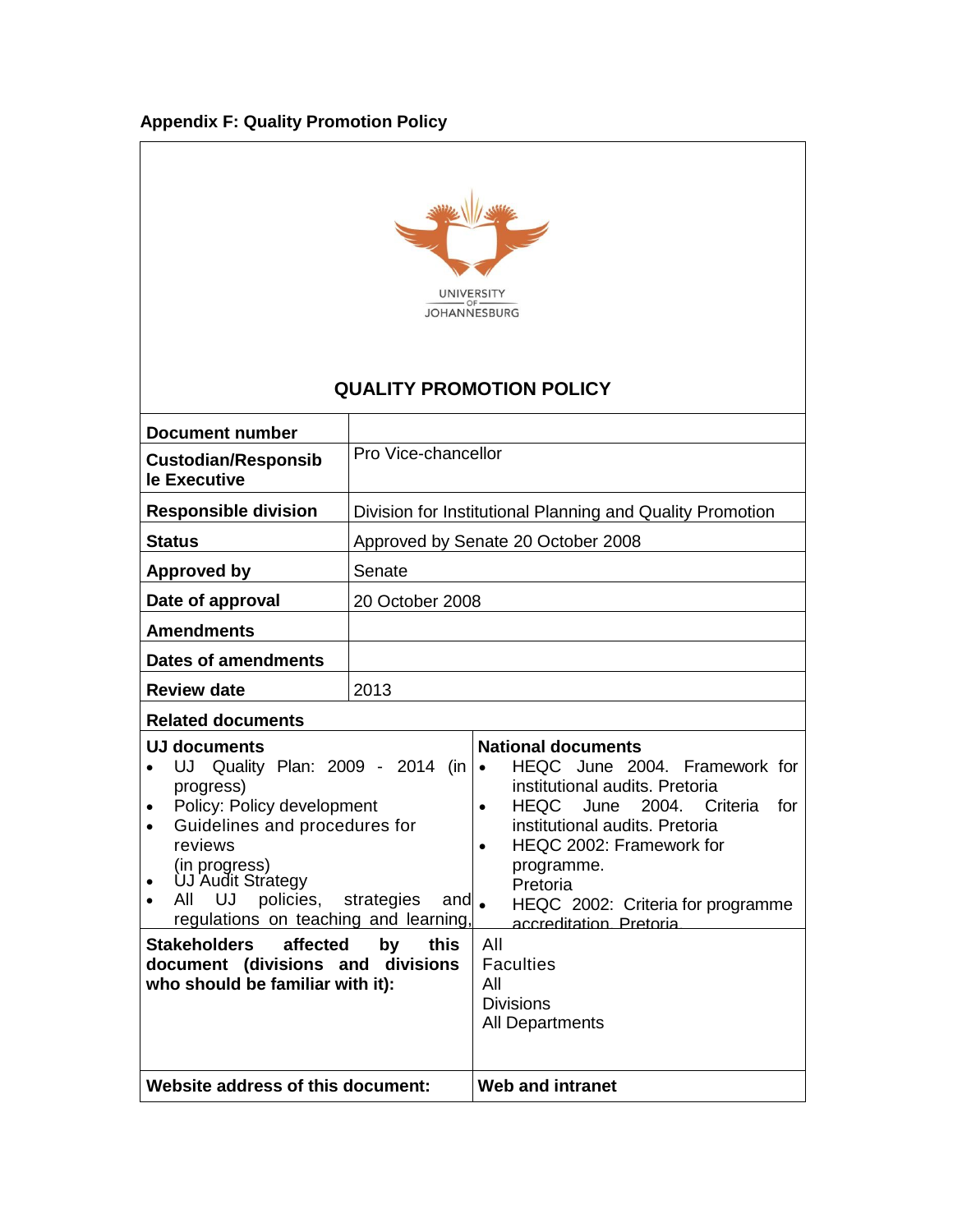# **TABLE OF CONTENTS**

| 1.    | PREAMBLE: QUALITY PROMOTION IN THE SA CONTEXT  3             |  |
|-------|--------------------------------------------------------------|--|
| 2.    |                                                              |  |
| 3.    | SCOPE: THE UJ QUALITY PROMOTION FRAMEWORK 5                  |  |
| 4.    |                                                              |  |
| 4.1.  |                                                              |  |
| 4.2.  |                                                              |  |
| 4.3.  |                                                              |  |
| 4.4.  |                                                              |  |
| 4.5.  |                                                              |  |
| 4.6.  |                                                              |  |
| 4.7.  |                                                              |  |
| 4.8.  |                                                              |  |
| 4.9.  |                                                              |  |
| 4.10. |                                                              |  |
| 5.    |                                                              |  |
| 5.1.  |                                                              |  |
|       |                                                              |  |
| 5.2.  | Continuous improvement of the University's functions 8       |  |
| 5.3.  |                                                              |  |
| 5.4.  |                                                              |  |
| 5.5.  | The alignment of quality promotion, planning and resourcing9 |  |
| 6.    |                                                              |  |
| 6.1.  |                                                              |  |
| 6.2.  |                                                              |  |
| 6.3.  |                                                              |  |
| 6.4.  |                                                              |  |
| 7.    |                                                              |  |
| 7.1.  |                                                              |  |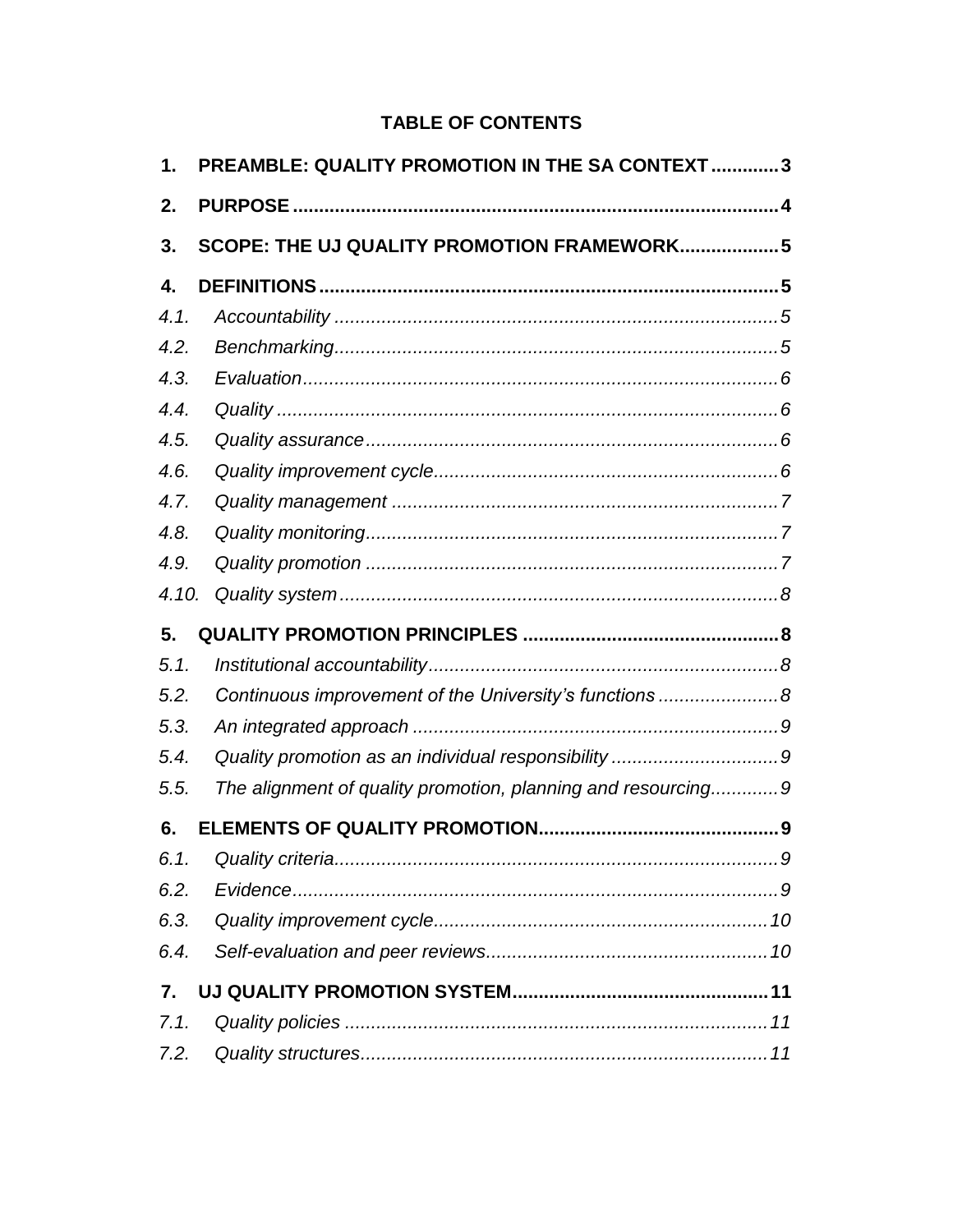## **QUALITY PROMOTION POLICY**

## <span id="page-2-0"></span>**1. PREAMBLE: QUALITY PROMOTION IN THE SA CONTEXT**

The Higher Education Quality Committee (HEQC) is a permanent committee of the Council on Higher Education (CHE), established by the Higher Education Act, No. 101 of 1997. The special functions of the HEQC include:

- a) quality promotion in higher education;
- b) auditing the quality promotion mechanisms of institutions of higher education; c) accrediting programmes of higher education.

The Board of the HEQC determines policy and procedures for the quality promotion work of the HEQC and has final responsibility for approving audit and accreditation reports. It makes its judgements independently of other national agencies and seeks to complement their work regarding quality and standards. The judgements are based on evaluation reports from peer and expert review panels.

Specific quality-related and transformation-related goals facing the South African higher education sector include:

- a) increased access and *equity* opportunities for previously marginalised groups, especially women and black students and staff;
- b) greater *responsiveness* to local, regional and national needs in and through teaching and research;
- c) improved institutional efficiencies leading to increased *throughput,* retention and graduation rates in academic programmes;
- d) increasing the pool of black and women *researchers,* as well as the pool of basic and applied knowledge, to enhance understanding and social application.

Quality in the SA higher education context includes the following elements:

- a) Quality is defined in terms of fitness *for* purpose. This allows, enables and supports higher education institutions to implement autonomously determined visions and missions (CHE, December 2005: 111).
- b) Quality is defined in terms of fitness *of* purpose. This entails institutional fitness in terms of autonomously determined visions and missions that seek to align institutional purposes with national policy goals, priorities and targets for transformation.
- c) Quality promotion is an ongoing process in which a university strives to meet national HEQC criteria. Quality promotion and quality improvement should never be seen as completed processes or as one-time exercises.
- d) Quality as transformation defines quality in terms of change from one state to another and refers to individual and social transformation.
- e) Quality is also defined in terms of value for money from a student and community perspective (HEQC, June 2004: Framework for institutional audits).

In view of the prevailing higher education policy context, the HEQC understanding of quality encompasses *fitness for purpose, value for money* from a student and community perspective, and *individual and social transformation,* within an overarching *fitness-of-purpose* framework. With due allowance for mission differentiation and diversity, institutional audits assess whether institutions manage the quality of their core academic functions in a manner that:

- a) advances the institution's mission and goals (i.e. fitness for purpose);
- b) addresses transformational issues (i.e. fitness of purpose);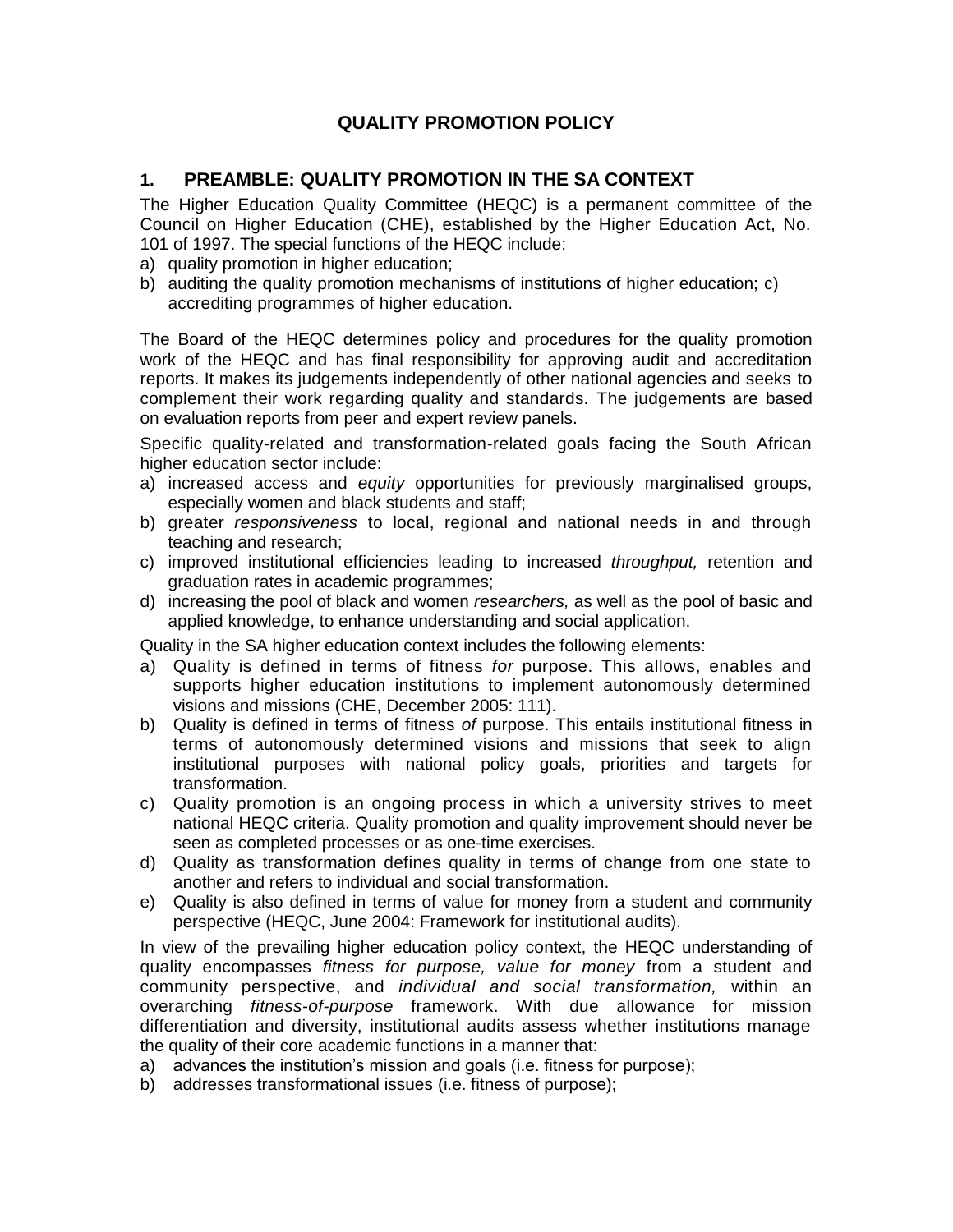c) provides value for money in relation to the full range of higher education purposes.

The implementation of these goals is underpinned by three steering mechanisms, i.e. planning, funding and quality promotion. The key premise of the quality promotion system proposed by the HEQC is that quality of provision is the main responsibility of higher education institutions. The HEQC has designed a system in which programme accreditation (including national reviews), institutional audits, quality promotion and capacity development and support interact with one another as parts of an integrated system of which the objective is to sustain the improvement of actual quality of provision.

Quality promotion and capacity development focus on building and strengthening institutional and systemic knowledge, skills and practices in quality promotion. This is to enable higher education institutions to benefit from the implementation of a national system.

## <span id="page-3-0"></span>**2. PURPOSE**

The purpose of this document is to present a *Quality Promotion Policy* as steering document and part of the *University of Johannesburg Quality Promotion Framework* that:

- a) informs the thinking and practices of all members of the UJ staff, as well as students, as they consider quality promotion and continuous improvement in their environments. A thoughtful and empowering approach to quality is necessary in an organisation with learning, research and the development of knowledge as its core concern and a condition for the development of a learning organisation;
- b) establishes a coherent and integrated quality system (i.e. policies, plans and strategies, structures and management) for the core functions, i.e. teaching, learning and assessment, subsidised and non-subsidised programmes, research and community engagement and the support thereof.

To serve this purpose, this Quality Promotion Policy:

- a) is aligned with the following UJ strategic goals:
	- *i) to promote and sustain excellence in teaching and learning through quality promotion practices and actively developing and implementing cutting-edge teaching, learning and assessment strategies,*
	- *ii) to establish the University of Johannesburg among the top research universities in the country in terms of nationally and internationally accepted research criteria,*
	- *iii) to add value to external constituencies through strategic initiatives and partnerships,*
	- *iv) to ensure the highest levels of efficiency and effectiveness at all promotion levels,*

including the following generic key performance area:

*Meet the relevant HEQC audit criteria as well as those of other regulatory bodies;*

- b) includes principles and elements for continuous quality promotion of teaching and learning, academic programmes, research and community engagement and all academic development, support and service functions;
- c) describes the University quality promotion system (i.e. policies, structures and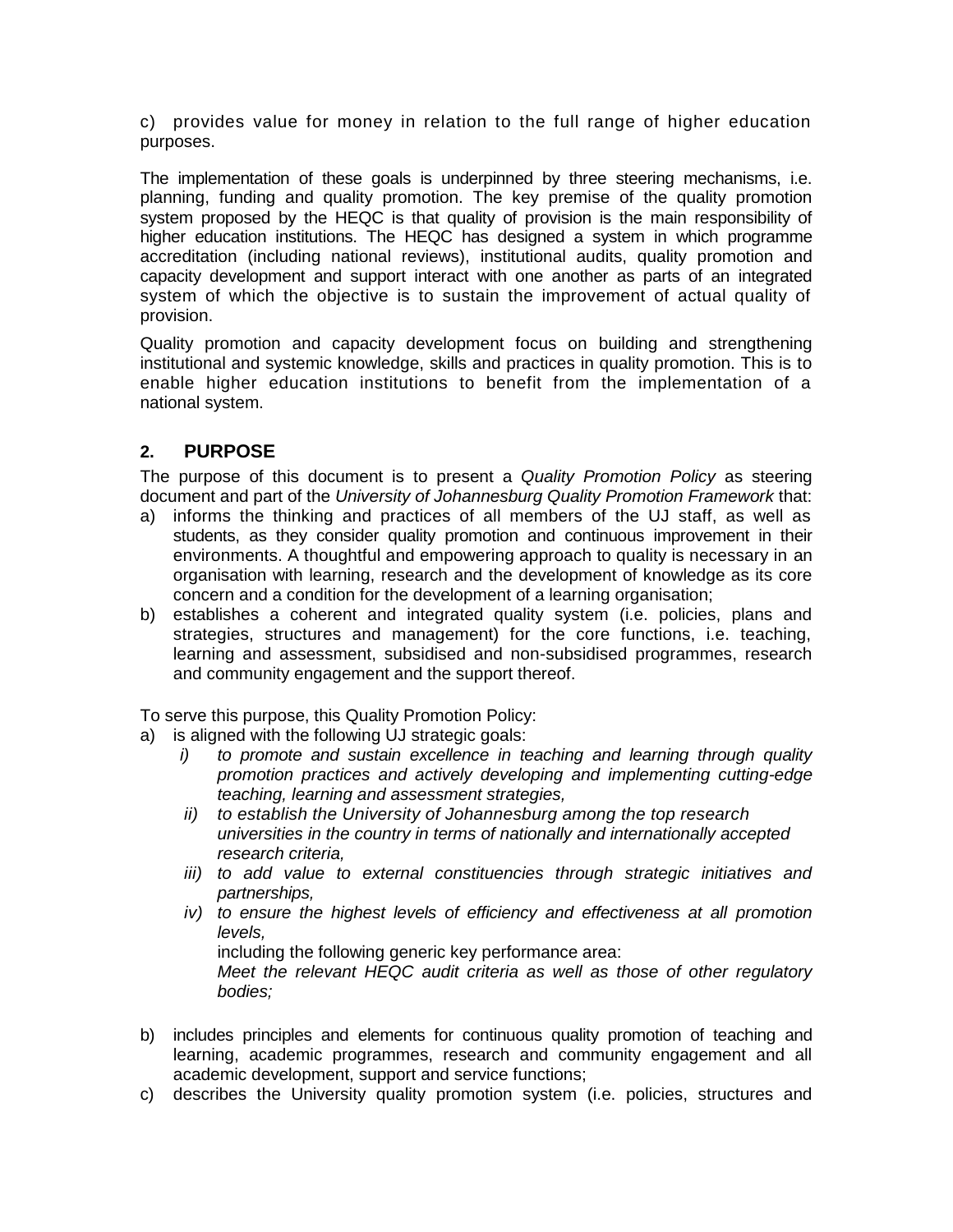management) and provides broad guidelines for enhancing the University's core functions of learning, teaching, research and community engagement and the support thereof.

This policy, however, is not a quality manual. It does not describe fine-level procedures to be followed, nor does it define operational standards or present checklists. The different supporting documents in the Quality Promotion Framework provide guidelines and procedures for the quality review in the identified units of analysis.

## <span id="page-4-0"></span>**3. SCOPE: THE UJ QUALITY PROMOTION FRAMEWORK**

The UJ Quality Promotion Framework creates an appropriate quality promotion framework for continuous improvement in the University. This Framework consists of a strategic document, i.e. the *Quality Promotion Policy,* and a planning document, i.e. the *UJ Quality Plan* (including faculty and division quality promotion plans), as well as a number of guidelines. The list of documents below is part of the *UJ Quality Promotion Framework.* Additional guidelines may be developed as needed. These documents provide guidelines for the implementation of an integrated approach to quality promotion, management and review, namely:

- a) faculty and divisional quality promotion policies;
- b) UJ Quality Plan;
- c) faculty and division-specific quality plans;
- d) guidelines for quality promotion and review of teaching and learning, modules, programmes, academic divisions and faculties;
- e) guidelines for quality promotion and review in academic development, support and service divisions;
- f) guidelines for review panel members and chairs;
- g) UJ Audit Strategy: 2007–2010;
- h) UJ quality criteria;
- <span id="page-4-1"></span>i) review of the institutional quality system.

## **4.DEFINITIONS**

The following key concepts are defined by taking the national quality framework into consideration, as well as the unique UJ context.

## <span id="page-4-2"></span>**4.1. Accountability**

The University is accountable when:

- a) its purpose statements, goals and objectives are aligned with various society and stakeholder needs, i.e. there is a fitness of purpose;
- b) effective institutional planning, funding and resource allocation are done to achieve the strategic goals,i.e. there is a fitness for purpose;
- c) an effective quality system is established to ensure the quality of the outcomes at learning, programme, research and community engagement levels.

## <span id="page-4-3"></span>**4.2. Benchmarking**

Benchmarking allows universities to measure and compare themselves to good or superior practice and to work towards improving standards of practice and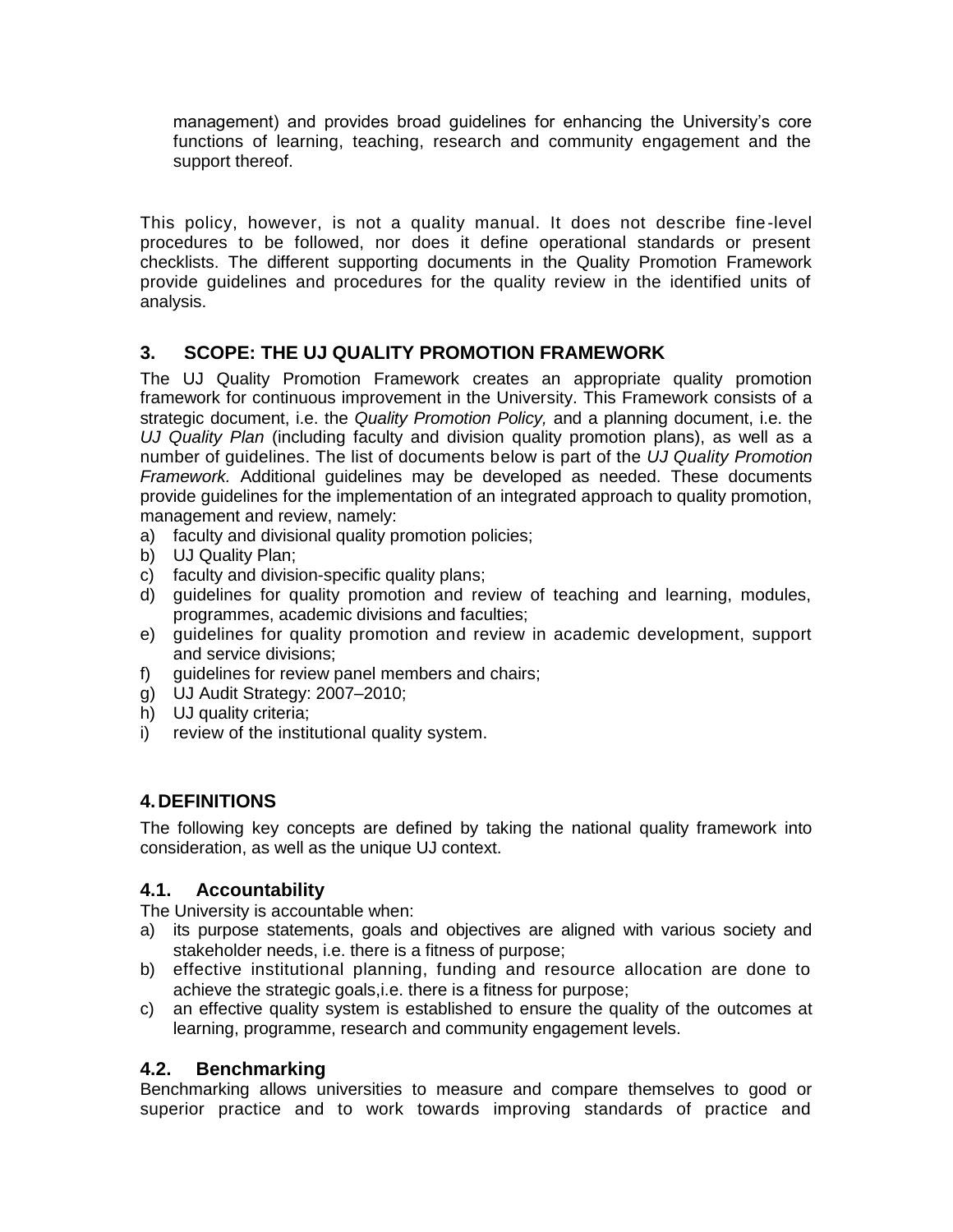performance. It is continuous and systematic and involves comparing programmes, functions and institutions on an agreed set of quantitative (and on occasion qualitative) tracking measures. Internal benchmarking is set by the institution, faculty or division for itself, while external benchmarking involves comparing with programmes etc. external to the university – both with the purpose of improving quality.

## <span id="page-5-0"></span>**4.3. Evaluation**

Evaluation (e.g. self-evaluation) is done by means of a gap analysis, i.e. by determining the gap between the current position of the department, division, etc., and the goal(s) according to planning documents. The gap between the plans and goals and the achievement thereof should be:

- a) measured in terms of each relevant criterion;
- b) expressed by applying the institutional Evaluation Instrument (consult the relevant guidelines in this regard).

## <span id="page-5-1"></span>**4.4. Quality**

Quality is not seen as an objective in itself, but is aimed at the identification and addressing of gaps to ensure a continuous and integrated cycle of planning action, monitoring, review and improvement with a view to effecting improvements.

## <span id="page-5-2"></span>**4.5. Quality assurance**

This is the process that ensures that specified standards or requirements have been met.

## <span id="page-5-3"></span>**4.6. Quality improvement cycle**

Quality as a continuous process is described as a quality improvement cycle as illustrated in Figure 1:



Figure 1: Quality improvement cycle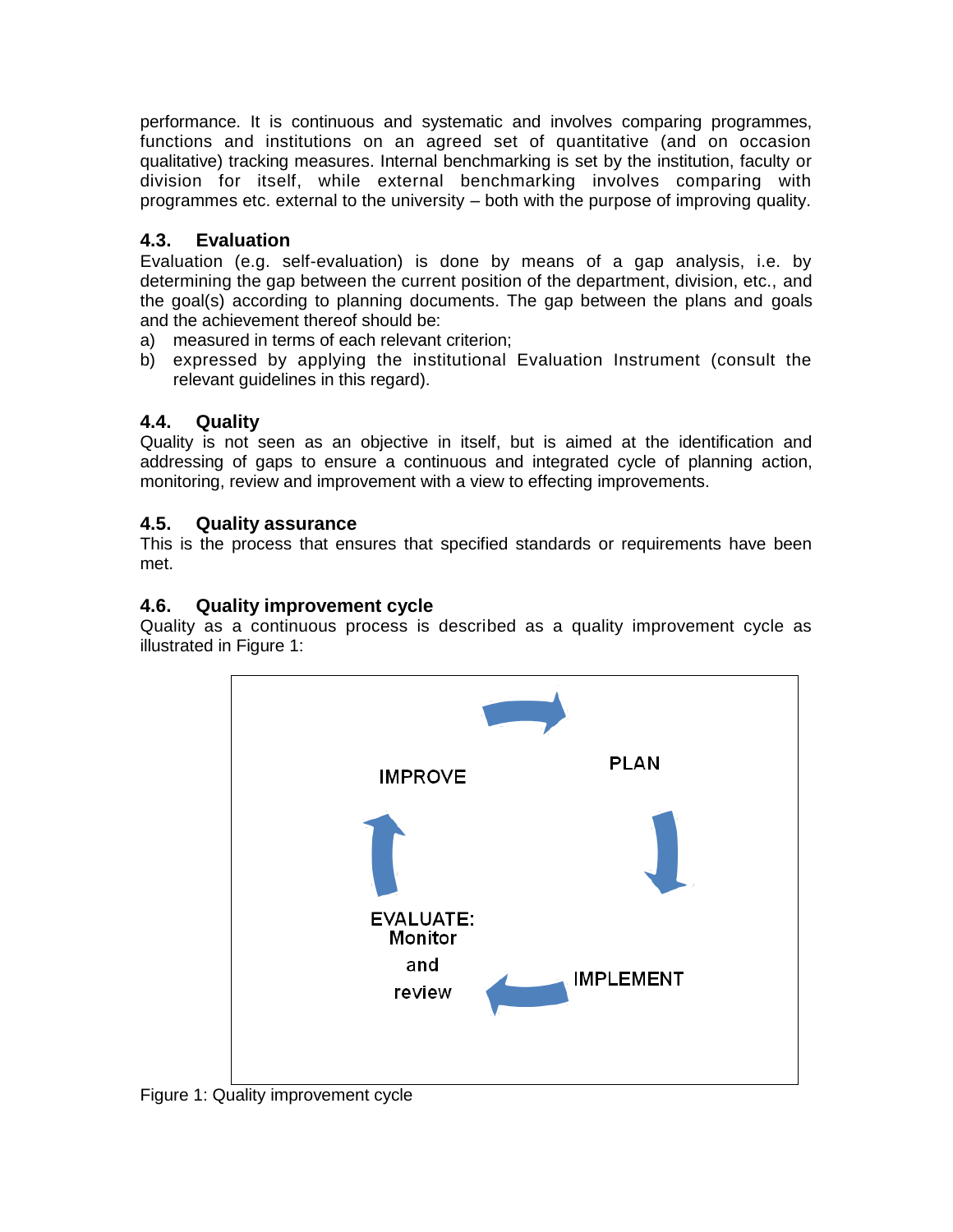The quality improvement cycle consists of the following four elements:

## **a) Purpose, goals and planning**

These are processes and structures for establishing directions, goals and strategies, i.e. formal planning at institutional, faculty, divisional and departmental levels. At group and individual levels, it reflects the planning that UJ staff members do either by project, programme, module and/or over time, and includes yearly and daily planning.

#### **b) Implementation processes**

Implementation (i.e. acting or doing) includes processes and intentional functions undertaken to achieve goals and objectives, and structures for implementing strategies to achieve the goals defined.

#### **c) Evaluation**

This refers to the outcomes of strategies implemented, and involves processes for evaluating achievement and modifying or improving goals and strategies, and includes two major aspects, namely monitoring and review. Continuous monitoring of quality is an important aspect of continuous quality improvement and an integral part of risk mitigation.

#### **d) Improvement**

Quality improvement (i.e. enhancing) refers to improvement plans that address the weakness while maintaining the strengths of the institution, and also progress reports to monitor progress with the improvement plans.

These are the processes by which the results of the evaluation/review are fed back in order to generate improvement. This often results in the modification of an existing plan or the development of a new plan, and thus the cycle commences once more.

To implement the quality improvement cycle, enablers are required, i.e. a network of institutional and faculty promotion structures, information and communication.

#### <span id="page-6-0"></span>**4.7. Quality management**

Quality management refers to institutional arrangements for ensuring, supporting, developing, enhancing and monitoring the quality of teaching and learning, research and community engagement (CHE, 2004: Framework for Institutional Audits, p.16).

#### <span id="page-6-1"></span>**4.8. Quality monitoring**

Quality monitoring is a short- to medium-term activity mainly for developmental or formative purposes. It usually focuses on the implementation of policies and plans and provides opportunities for the early identification of possible risk areas. It includes informal evaluation of quality at different levels and may lead to formal and systematic evaluation with the purpose of acting and/or improving.

#### <span id="page-6-2"></span>**4.9. Quality promotion**

Quality promotion refers to the enhancement of an ethos of quality in the University. It is used as an umbrella concept to include a broad spectrum of quality-related matters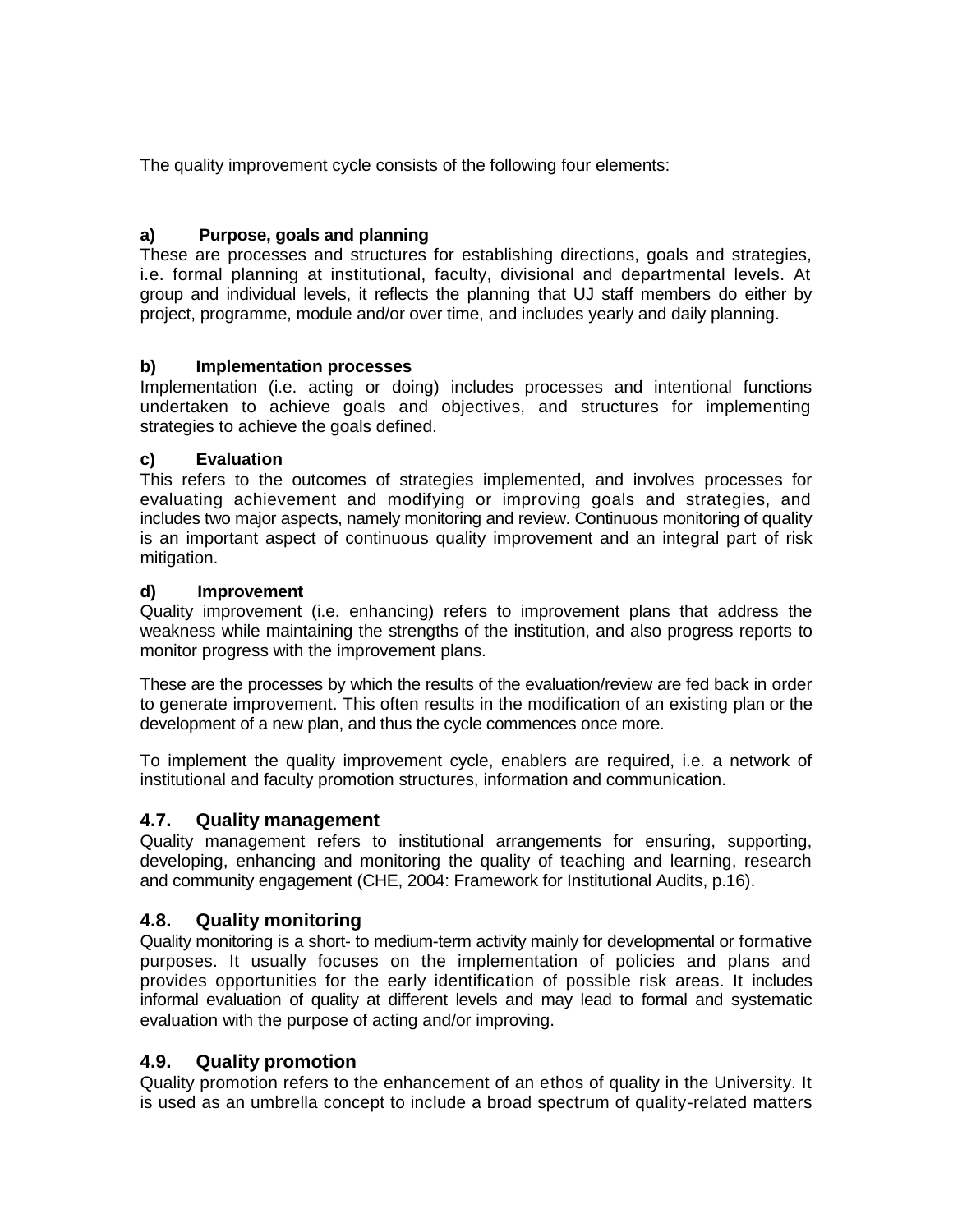ranging from enhancement (i.e. a developmental approach) to quality reviews (i.e. the evaluation of quality in any of the units of analysis) to quality support (i.e. sustaining exiting quality). This broad spectrum of quality-related functions should be addressed in the UJ quality system.

## <span id="page-7-0"></span>**4.10. Quality system**

A quality system in higher education includes three interdependent elements, namely policies, structures and management, that should develop together over time (Smout, 2002: *Quality Assurance in South African Universities.* Pretoria: SAUVCA, p. 18).

The structure of a quality promotion system ensures that feedback loops link with people in a position to effect improvements in teaching and learning. The investment of resources in a system must be mediated by its contribution to the enhancement of teaching and learning and to public accountability. The system is essentially a structured manifestation of good academic practice that builds upon and describes existing academic planning and reflective processes in the University.

## <span id="page-7-1"></span>**5. QUALITY PROMOTION PRINCIPLES**

The University commits itself to the following principles to guide continuous and integrated quality promotion across the different programmes, academic departments, faculties and support and service divisions:

## <span id="page-7-2"></span>**5.1. Institutional accountability**

The UJ is responsible and will be held accountable for setting strategic goals that address international, national and regional priorities and needs, and accepts its accountability to the broader national and regional community. The UJ Strategic Plan addresses its own fitness of purpose and provides direction in this regard. Institutional accountability also includes planning, funding and resource allocation (i.e. fitness for purpose) to achieve the strategic goals. The purpose of the UJ Quality Promotion Framework is to enable the University to be an accountable institution of higher learning. To this end, the University ensures that it has a formal quality system consisting of a network of policies, quality management structures and mechanisms that addresses the quality promotion and review of teaching, learning and assessment, programmes, research and community engagement and the support thereof. This system involves the quality improvement cycle from planning and implementation to the review of all the core functions and the support thereof. It also ensures that the results of monitoring and review are fed back in order to effect improvement at all levels of decision-making.

## <span id="page-7-3"></span>**5.2. Continuous improvement of the University's functions**

Quality promotion is an ongoing process aimed at continuous improvement of the University's core functions and the support thereof through the implementation of the quality cycle at *institutional, group* and *individual* levels. Continuous improvement is based on the quality improvement cycle, namely planning, implementation, evaluation and improvement. This quality improvement cycle will also enhance the University's capacity for early risk identification and mitigation.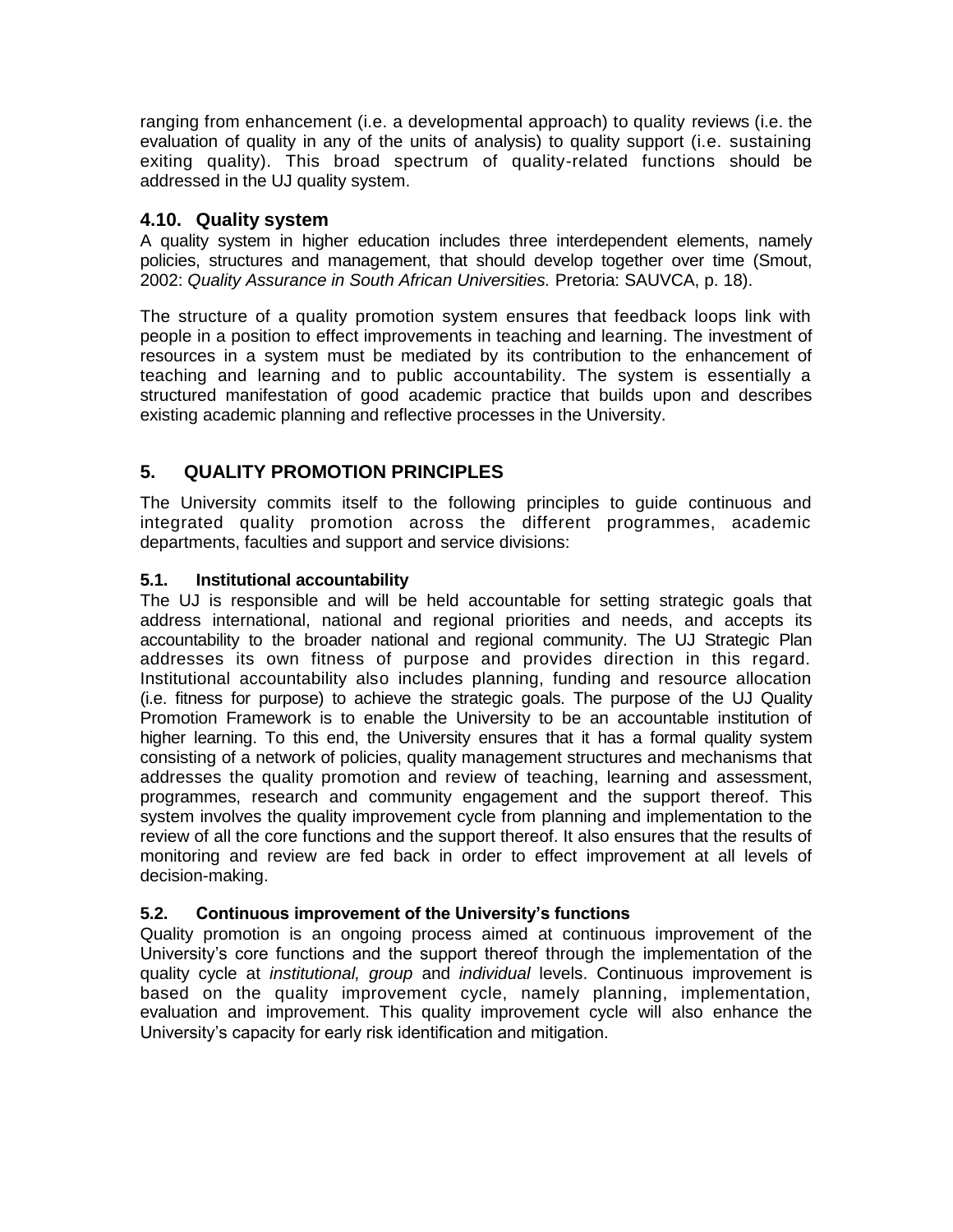#### <span id="page-8-0"></span>**5.3. An integrated approach**

This approach includes horizontal and vertical integration. The following aspects are integrated:

- i) horizontal integration of quality promotion of the core functions namely teaching and learning, academic programmes, research and community engagement – is regarded as interdependent units of analysis;
- ii) vertical integration of quality promotion in management units (i.e. faculties and divisions) is not addressed as isolated units, but is regarded as a continuum of interdependent units of analysis as reflected in their reporting lines.

The integrated approach should be evident in the UJ Quality Plan and supporting faculty and divisional quality plans.

## <span id="page-8-1"></span>**5.4. Quality promotion as an individual responsibility**

Responsibility for continuous improvement and delivering quality is best located with those individuals and/or groups closest to each particular University activity. Quality promotion as an integral part of all their individual tasks and responsibilities is the responsibility of all UJ staff members.

#### <span id="page-8-2"></span>**5.5. The alignment of quality promotion, planning and resourcing**

Quality promotion at all levels at the UJ should be aligned with the UJ Strategic Plan, the UJ Quality Policy and Plan, as well as faculty and division quality policies and plans. Planning quality promotion and financial planning (to provide the necessary resources) should be done as two complementary processes.

## <span id="page-8-3"></span>**6. ELEMENTS OF QUALITY PROMOTION**

The following elements are integral to the comprehensive and integrated quality promotion practice in the University:

#### <span id="page-8-4"></span>**6.1. Quality criteria**

The UJ quality criteria include the following:

- 6.1.1 nationally approved criteria, i.e. the national HEQC audit and programme accreditation criteria;
- 6.1.2 additional UJ, faculty and division-specific criteria that have been approved by the relevant quality structure;
- 6.1.3 additional criteria by official and nationally acknowledged professional and/or statutory bodies.

## <span id="page-8-5"></span>**6.2. Evidence**

- 6.2.1 The practice of evidence-based quality promotion must be practised by individuals and groups, and at systemic levels. Quality promotion must be documented to ensure that stakeholders and others involved and affected are thoroughly informed about expectations, the practice itself, its outcomes, and its links with the improvement of practice.
- 6.2.2 Evidence that the quality improvement cycle (i.e. planning, implementation, evaluation and improvement) is applied, must be collected and kept for at least one cycle, i.e. six years.
- 6.2.3 Evidence should, as far as possible, be kept in electronic format for inclusion in an institutional document warehouse.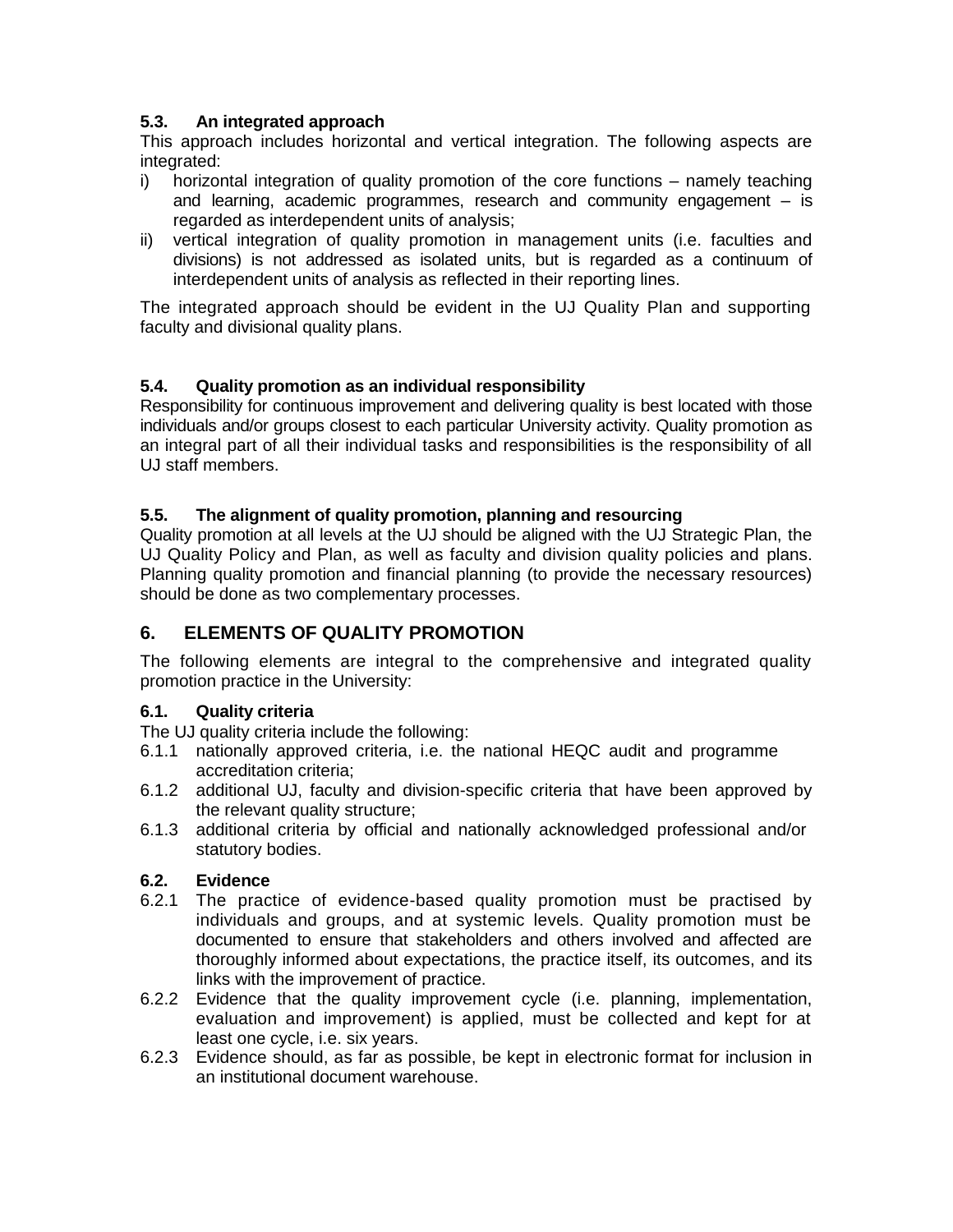#### <span id="page-9-0"></span>**6.3. Quality improvement cycle**

- 6.3.1 Continuous quality improvement should be achieved by implementing the quality improvement cycle at institutional, group and individual levels in all the core functions.
- 6.3.2 Faculty and divisional quality plans should be aligned with the UJ Quality Plan and the faculty or divisional quality policies.
- 6.3.3 Continuous and systematic monitoring of the implementation of institutional, faculty and division-specific quality policies and plans and improvement plans should be undertaken by the relevant quality structures.
- 6.3.4 Regular evaluation of the different units of analysis (modules, departments, etc.) should be addressed in the UJ Quality Plan, as well as the faculty and division-specific quality plans.
- 6.3.5 Formal evaluation reports, improvement plans and progress reports should be submitted to the relevant faculty or divisional quality and institutional quality promotion structures as indicated in the faculty or divisional quality policy and plan.

#### <span id="page-9-1"></span>**6.4. Self-evaluation and peer reviews**

The following kinds of formal reviews should be undertaken:

#### **6.4.1 Self-evaluation**

- 6.4.1.1 Systematic monitoring, as a part of self-evaluation, should be undertaken as a continuous process by individuals and groups and at institutional level.
- 6.4.1.2 Self-evaluation reports (SERs) should be submitted to the faculty or division quality promotion structures.

#### **6.4.2 Peer reviews**

- 6.4.2.1Peer reviews complement self-evaluation processes and are conducted by external experts with the purpose of:
	- i) validating the self-evaluation report;
	- ii) reviewing the implementation of the faculty, department or division quality plan.
- 6.4.2.2 Criteria for the appointment of peer-review panel members should be developed and applied by the quality structure in the faculty or division.
- 6.4.2.3 Members of peer-review panels should be approved by the faculty or division quality structure.
- 6.4.2.4 National reviews are undertaken by either the HEQC or relevant professional and/or statutory bodies. Only formal and nationally recognised (professional) bodies may be allowed to review any aspect of the University's core functions.
- 6.4.2.5 The UJ Senate Quality Committee (SQC) and the Quality Promotion Unit, as well as the relevant faculty and/or division quality structures, should be informed of a pending visit.
- 6.4.2.6Review reports and subsequent improvement plans and progress reports must be submitted to the relevant faculty and/or division quality structures.
- 6.4.2.7An executive summary of the review reports and subsequent improvement plans and progress reports must be submitted to the SQC.

#### **6.4.3 Thematic reviews**

6.4.3.1Thematic reviews are internal reviews and serve the principle of risk management because they can be used to identify future risks. The purpose is to "take a snapshot" of an existing practice to evaluate quality in a particular area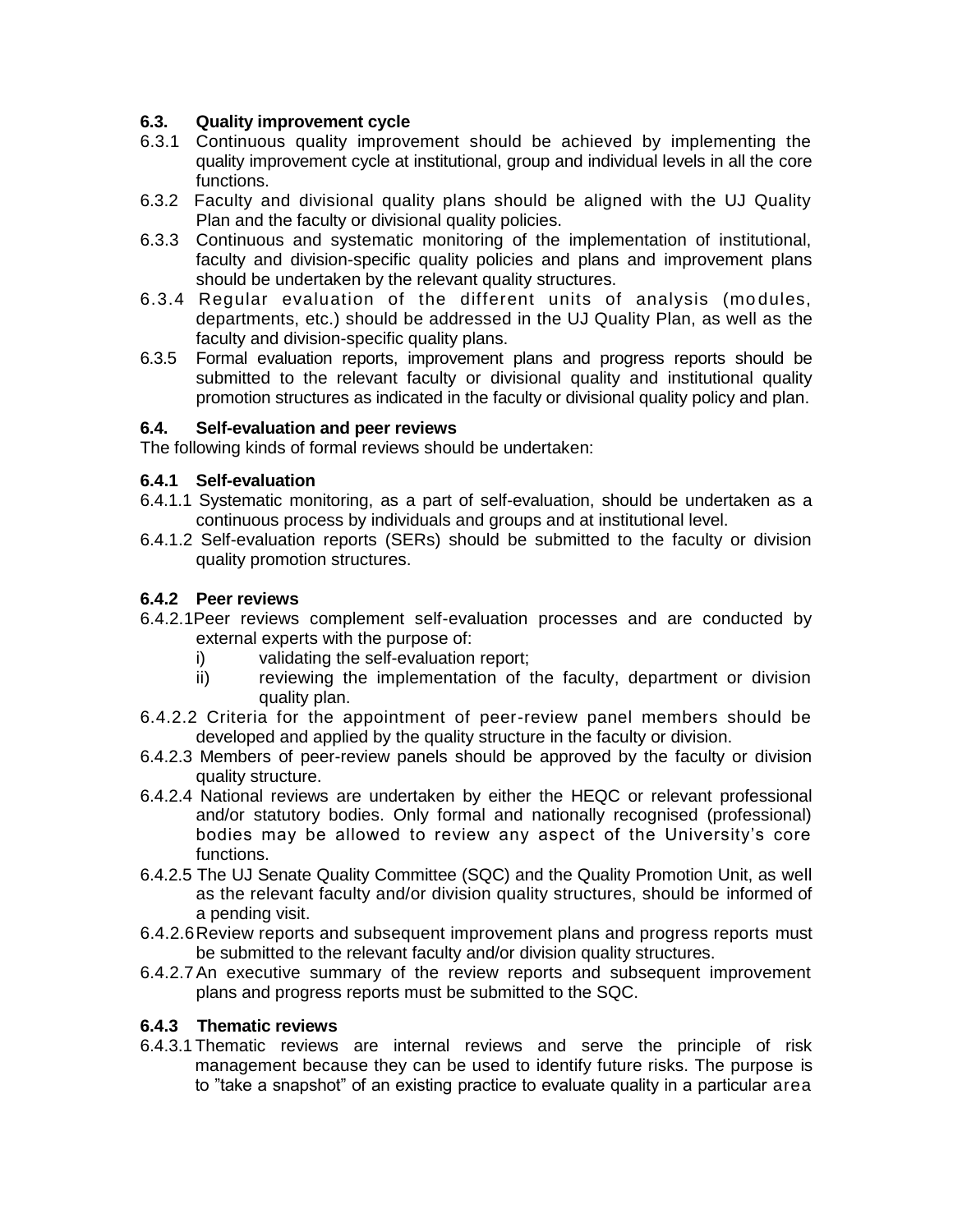or to enable a rapid response to an identified issue or set of circumstances. Thematic reviews may be undertaken as needed.

6.4.3.2 The decision to commission a thematic review may be taken by a member of the Management Executive Committee, Senate or Council and in faculties and divisions by the Deans and Executive Directors.

#### **6.4.4 Annual monitoring and reporting**

6.4.4.1 Dialogic accountability refers to a process whereby different categories of staff are involved in reporting to one another on matters of mutual importance. Frank and open exchanges between all levels of staff, as well as among academic, academic development, support and service divisions, are encouraged.

## <span id="page-10-0"></span>**7. UJ QUALITY PROMOTION SYSTEM**

## <span id="page-10-1"></span>**7.1. Quality policies**

- 7.1.1 A network of UJ policies, plans, frameworks and strategies that focus on the core functions provides direction with respect to high standards, quality and effectiveness. All UJ policies should adhere to the *Policy on Policy Development* that serves as an important quality mechanism.
- 7.1.2 The Quality Promotion Policy and the Quality Promotion Plan provide guidance and direction to quality promotion matters in all core functions. All faculty and division-specific quality promotion policies and plans should be aligned with the University policy and plan.

## <span id="page-10-2"></span>**7.2. Quality structures**

## **7.2.1 Institutional structures**

- 7.2.1.1The UJ Council and the Vice-Chancellor are ultimately accountable for quality in the University of Johannesburg. The UJ Council ensures good management and the implementation of the UJ strategic plan.
- 7.2.1.2Senate assists Council in complying with public accountability related to the academic responsibilities of the University.
- 7.2.1.3The Pro Vice-Chancellor reports to the Management Executive Committee (MEC) on all strategic and institutional planning and quality-related matters.
- 7.2.1.4The different Senate committees, including the Senate Quality Committee (SQC), are responsible for quality promotion in accordance with their charters.
- 7.2.1.5The SQC supports Senate in the implementation of the UJ Quality Promotion Policy and Plan for the core functions in faculties and the support thereof.
- 7.2.1.6 The Executive Leadership Group, i.e. members of the MEC, Deans and Executive Directors, are responsible for quality management in their respective faculties and divisions.
- 7.2.1.7 The Division for Institutional Planning and Quality Promotion facilitates and supports the implementation of the UJ Quality Promotion Policy and Plan.

## **7.2.2 Faculty quality structures**

- 7.2.2.1 Faculties should develop their own quality structures by taking their context, size, etc., into consideration. Faculties should establish formal structures, i.e. formal committees or portfolios on the Dean's Committee.
- 7.2.2.2 The Deans manage quality promotion of the following core functions through these structures:
	- a) teaching, learning and assessment;